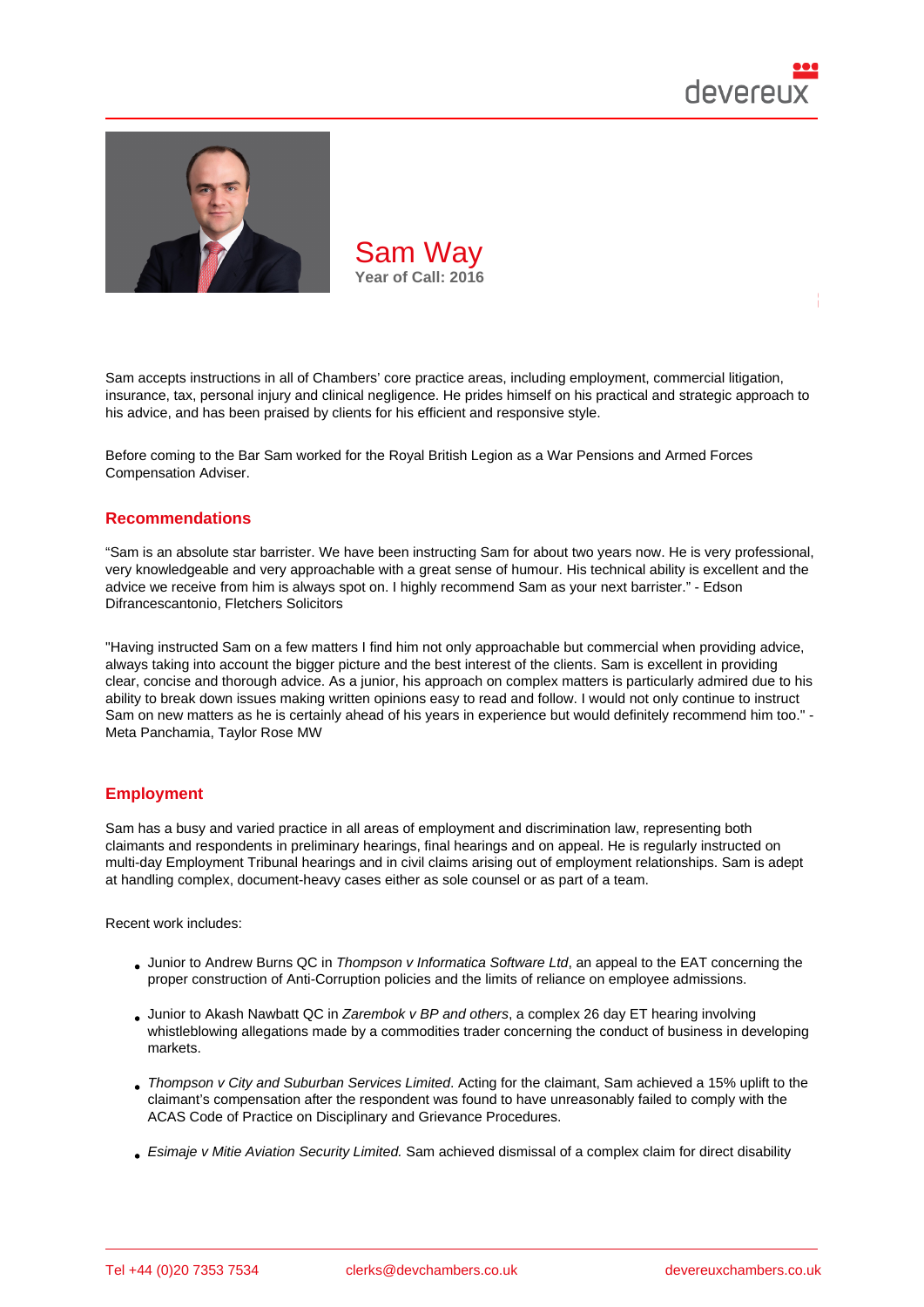discrimination, discrimination arising from disability, wrongful dismissal and unfair dismissal following a summary dismissal for a claimant using her mobile phone while working as a security guard on the Eurostar terminal.

- Irving v British Telecommunications Ltd. Sam successfully achieved dismissal of a claim for discrimination arising from disability, failure to make reasonable adjustments and unfair dismissal on the basis that the Respondent's alterations to its normal absence process were reasonable and proportionate.
- [Along with Bruce Carr QC, advising Law](https://assets.publishing.service.gov.uk/media/5e4bc728e90e074dc98071dd/Ms_Z_Irving_v_British_Telecommunications_Ltd_-_2402278_2019_-_Judgment.pdf)Works on issues arising from furloughed employees volunteering under the Coronavirus Job Retention Scheme. The advice was published and is available here.

Sam is an editor of the 'Maternity & Pregnancy' and 'Sex' chapters of Discrimination Law published by Bloomsbury Professional, contributes to the Devereux Employment Law blog and the PLC Practical Law blog [and](https://www.lawworks.org.uk/sites/default/files/files/LawWorks Furlough Advice.pdf) regularly speaks on Devereux Chambers webinars. He is a member of ELBA and ELA.

# Commercial Litigation and Disputes

Sam has a growing practice in high-value commercial disputes beyond his level of call, and has a particular interest in claims arising for breaches of directors' duties, shareholder disputes, and professional negligence claims.

Recent work includes:

- Leeway Services Limited v Amazon Payments (UK) Limited & Ors. Pleading a claim for breach of contract and breaches of the Online Platforms Regulation against Amazon companies which had suspended and limited the claimant's business.
- Tinkler v Soanes, a claim for breach of directors' duties and unlawful means conspiracy against a former director of Stobart Capital Limited.
- Advising on a non-party disclosure application in Tinkler v Stobart Group and others , a claim to set aside the judgment in Stobart Group v Tinkler [2019] EWHC 258 (Comm) for fraudulent nondisclosure in the original proceedings.
- Advising on a section 994 claim arising from alleged misappropriation of company funds to lower corporation tax liabilities.
- Advising on claims for breaches of a directors' ongoing duties following solicitation of the company's clients after his resignation.

Sam is a member of COMBAR.

### Insurance & Reinsurance

Sam accepts instructions in all areas of insurance and reinsurance work for both insurers and policyholders, including both general insurance issues and those arising from COVID-19 related issues. Sam assisted the FCA team in the Business Interruption test case litigation (The Financial Conduct Authority v Arch and Others [2021] UKSC 1).

Recent work includes providing assistance in arbitral proceedings relating to a major claim arising out of a contractors' all-risks policy. During pupillage, Sam also provided assistance to Richard Harrison in R & S Pilling t/a Phoenix Engineering Limited v UK Insurance Limited [2019] UKSC 16. Sam has a particular interest in business interruption insurance and notification issues.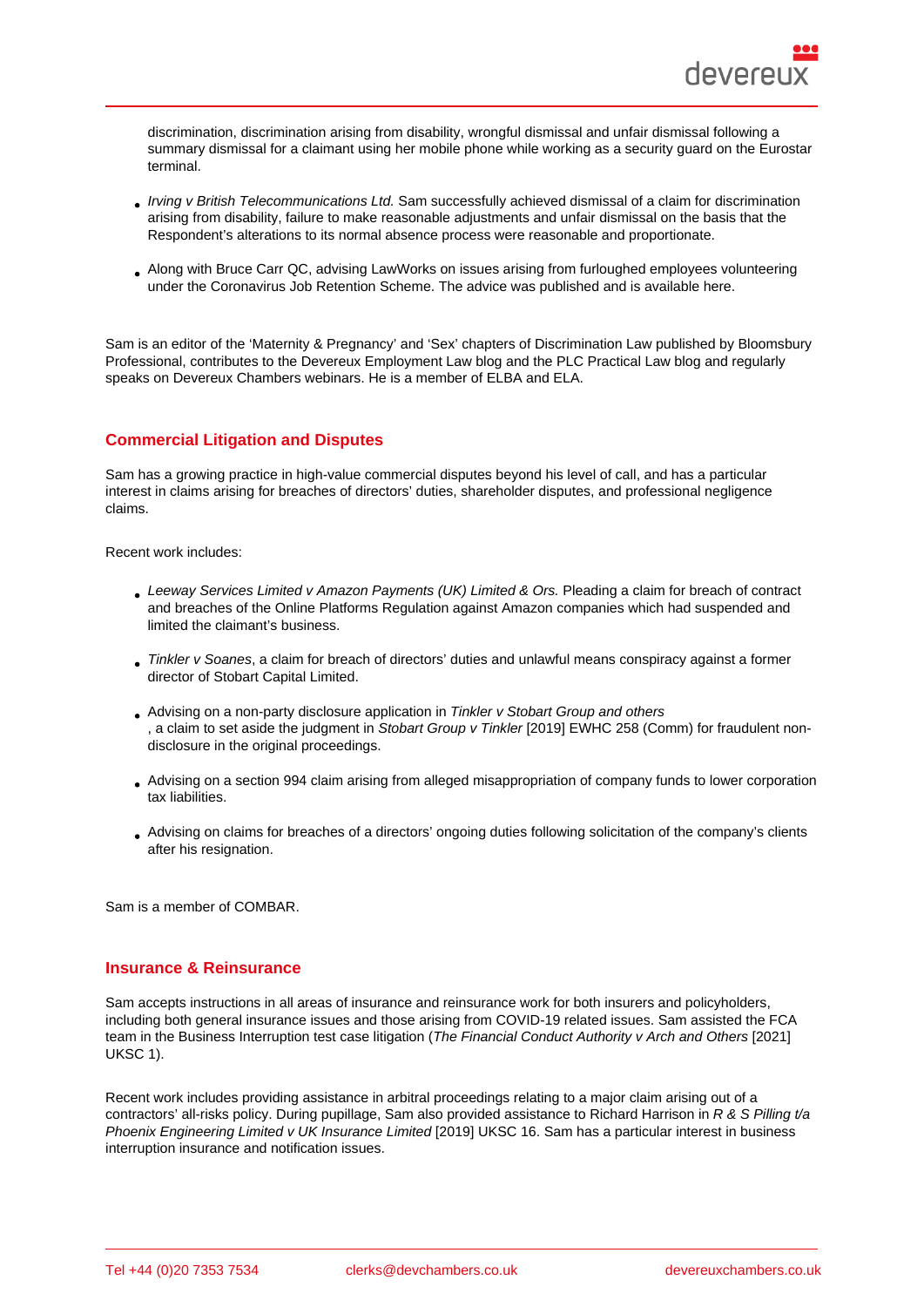# Personal Injury

Sam is regularly instructed to advise and represent both claimants and defendants on fast and multi-track claims, and on appeal. Sam has extensive experience in drafting pleadings and schedules of loss in high value claims, and of resisting allegations of fundamental dishonesty brought against claimants. His work spans road traffic accidents, employers' liability, occupiers' liability, highways act clams, travel claims and fatal accidents.

Recent work includes:

- Junior to Rob Weir QC in a case brought by a young child who suffered meningitis whilst on a cruise holiday in the Caribbean. The claimant issued in Florida and the defendant responded by obtaining an anti-suit injunction in England. The claim was settled prior to the substantive hearing of the anti-suit injunction. See Devereux Settlement Update: Summer 2021.
- Russell v Kent County Council. Sam succeeded in a contested trial regarding defects in a highway where the defendant claimed reliance on their highways repair policy.
- [A secondary victim claim involving complex is](https://www.devereuxchambers.co.uk/resources/blog/personal-injury/view/devereux-personal-injury-and-clinical-negligence-settlement-update-summer-2021-PI)sues of causation of mental health conditions. Successful settlement was obtained following service of Sam's pleadings.
- Obtaining judgment and costs in excess of the fixed costs regime in CPR 45.29J due to the Defendant's nonengagement in the matter after agreeing settlement.

Sam provided extensive research support to Rob Weir QC in X v Kuoni Travel Ltd [2019] UKSC 37, both in the Supreme Court and in the forthcoming reference to the Court of Justice of the European Union. He is therefore particularly well placed to advise on claims under The Package Travel and Linked Travel Arrangements Regulations 2018.

Sam is a regular contributor to the Personal Injury Brief Update Law Journal. Recent articles include:

- Griffiths v TUI UK Limited [2020] EWHC 2268 (QB): The Court may not depart from uncontroverted expert evidence
- What is a 'highway maintainable at public expense'? Court of Appeal clarifies the tests in Barlow v Wigan [Metropolitan Borough Coun](http://www.pibulj.com/content/law-journal-summaries/news-category-2-53514/5188-griffiths-v-tui-uk-limited-2020-ewhc-2268-qb-the-court-may-not-depart-from-uncontroverted-expert-evidence-sam-way-devereux-chambers)cil [2020] EWCA Civ 696
- Vicarious liability comes to a sudden stop: A return to principle over policy in WM Morrisons Supermarkets [plc v Various Claimants \[2020\] UKSC 12 and Barclay](http://www.pibulj.com/content/law-journal-summaries/news-category-2-53514/5180-what-is-a-highway-maintainable-at-public-expense-court-of-appeal-clarifies-the-tests-in-barlow-v-wigan-metropolitan-borough-council-2020-ewca-civ-696-sam-way-devereux-chambers)s Bank plc v Various Claimants [2020] UKSC 13

Sam i[s a member of PIBA.](http://www.pibriefupdate.com/content/law-journal-summaries/news-category-2/5142-vicarious-liability-comes-to-a-sudden-stop-sam-way-devereux-chambers)

### Clinical Negligence

Sam accepts instructions on behalf of claimants and defendants in all areas of clinical negligence. He is experienced at drafting pleadings in cases raising complex issues of causation requiring multi-disciplinary expert evidence. He is also experienced at advising on the complex issues of causation and quantum that arise in clinical negligence disputes.

Sam contributes to the Personal Injury Brief Update Law Journal on a regular basis on matters arising out of clinical negligence claims. Recent articles include: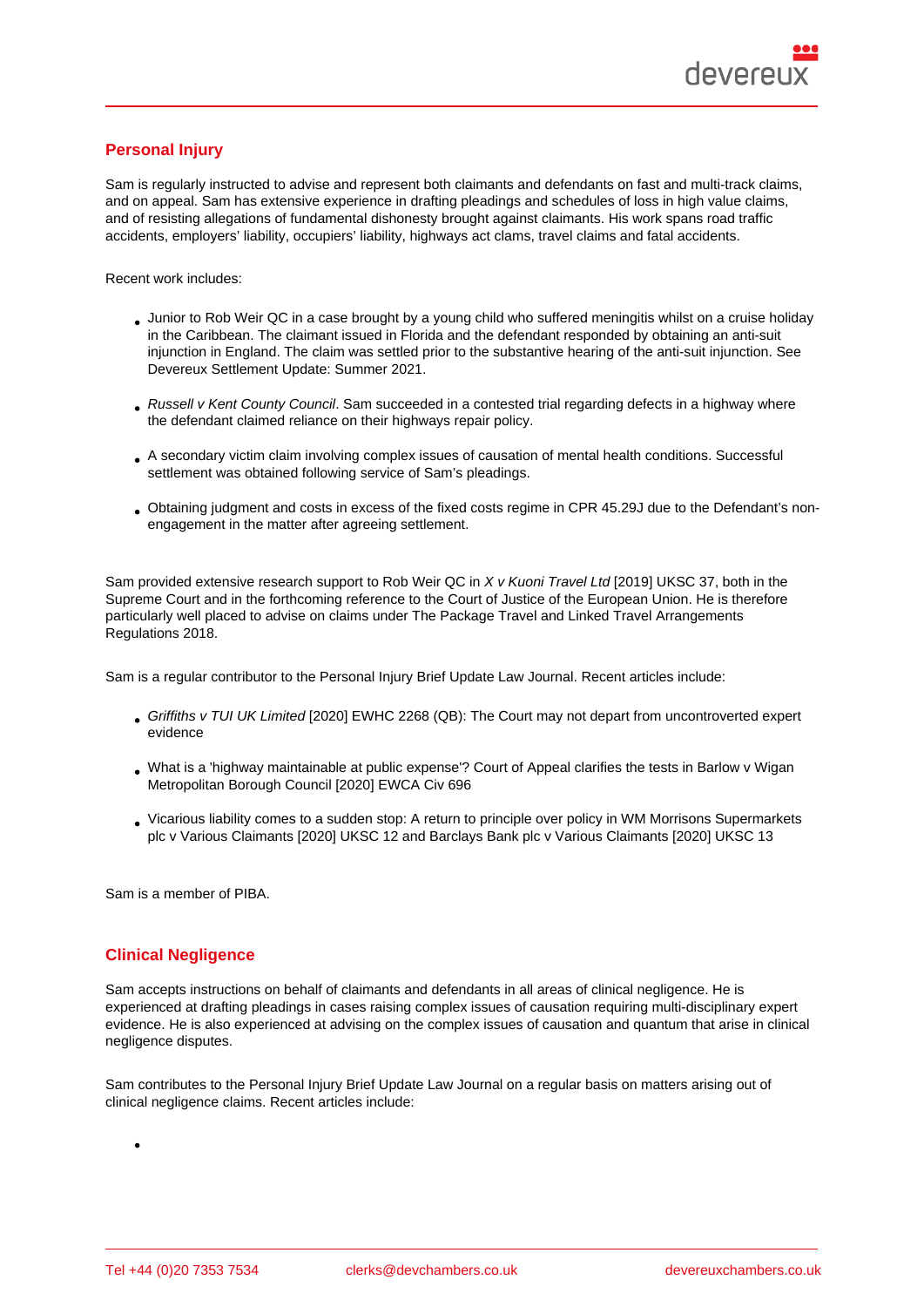Whittington Hospital NHS Trust v XX [2020] UKSC 14: Damages are recoverable for foreign commercial surrogacy arrangements.

# Tax

Sam welcomes instructions on behalf of both taxpayers and the revenue. He is a member of the Attorney General's 'Junior juniors' scheme and works well as part of a larger counsel team.

Recent work includes:

- Junior to Chris Stone in an appeal concerning the definition of "exceptional circumstances" in the Statutory Residence Test under Schedule 45 FA 2013.
- Junior to Joshua Carey in an appeal concerning a Gilt Strips scheme.
- Assisting in an appeal to the Upper Tribunal against a denial of specific disclosure application
- Instructed to defend County Court proceedings for the enforcement of sums alleged to be due following the issue of Accelerated Payment Notices.

Sam has spoken on the Devereux Chambers Elevenses webinar series on the Transfer of Assets Abroad, and the Junior Tax webinar series on the Jurisdiction of the FTT.

As pupil to Aparna Nathan QC, he gained extensive experience in a wide range of tax litigation, including Beadle v HMRC [2019] UKUT 0101 (TCC) concerning the FTT's jurisdiction when c[onsidering an appeal against pe](https://www.youtube.com/watch?v=ICZHrtMRgeA&feature=emb_title)nalty notices for non-payment of Partner Payment Notices.

Sam also gained extensive experience of advisory work including; discovery assessments, business property relief, residence and domicile, interest in possession trusts, HMRC's information gathering powers under Schedule 36 FA 2008, the reservation of benefit regime and the application of IR35 in a case concerning a high profile actor.

Sam is a member of the RBA.

#### Academic

BA (Hons) Philosophy; Queens' College, Cambridge

GDL; City University London

BPTC; City University London (Outstanding)

#### Awards & Scholarships

Inner Temple GDL Exhibition Award